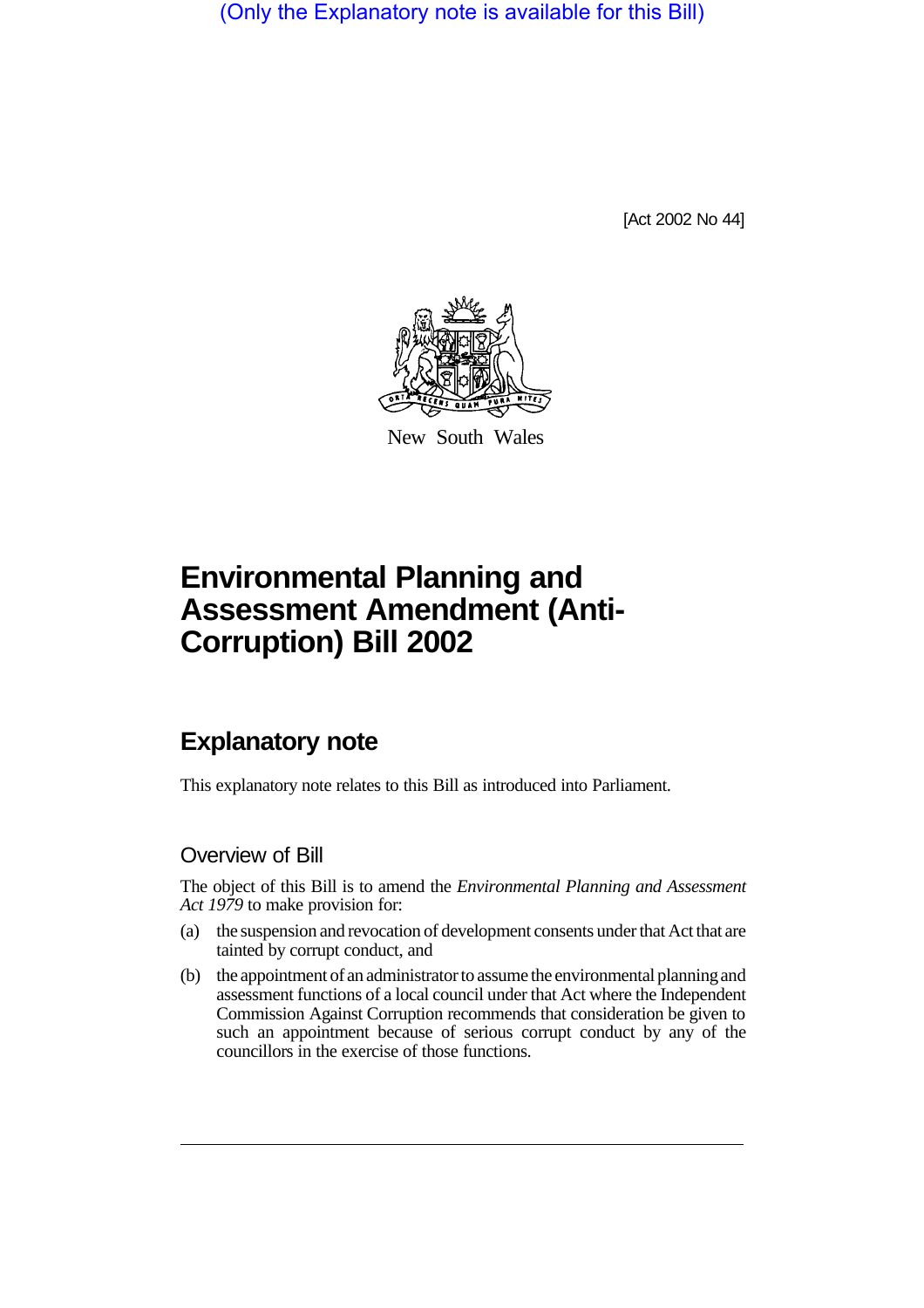Environmental Planning and Assessment Amendment (Anti-corruption) Bill 2002 [Act 2002 No 44]

Explanatory note

The Bill makes other minor or related amendments to that Act and makes a consequential amendment to the *Independent Commission Against Corruption Act 1988*.

#### Outline of provisions

**Clause 1** sets out the name (also called the short title) of the proposed Act.

**Clause 2** provides for the commencement of the proposed Act on a day or days to be appointed by proclamation.

**Clause 3** is a formal provision giving effect to the amendments to the *Environmental Planning and Assessment Act 1979* set out in Schedule 1.

**Clause 4** is a formal provision giving effect to the amendments to the *Independent Commission Against Corruption Act 1988* set out in Schedule 2.

### **Schedule 1 Amendment of Environmental Planning and Assessment Act 1979**

**Schedule 1 [2]** amends section 118 of the Principal Act to provide for the appointment of an administrator to assume the environmental planning and assessment functions of a local council under the Act where the Independent Commission Against Corruption recommends that consideration be given to such an appointment because of serious corrupt conduct by any of the councillors in the exercise of those functions (that is, corrupt conduct that is punishable by imprisonment for 5 years or more).

**Schedule 1 [5]** inserts section 124A into the Principal Act to provide for the suspension and revocation of development consents that are tainted by corrupt conduct. For the purposes of the new section, a decision of a consent authority to grant or modify a development consent is to be regarded as tainted by corrupt conduct if:

(a) the Independent Commission Against Corruption recommends that consideration be given to the suspension of the decision with a view to its revocation because of serious corrupt conduct by the consent authority or by a councillor or other officer or member of staff of the consent authority in connection with the grant of the consent or modification, or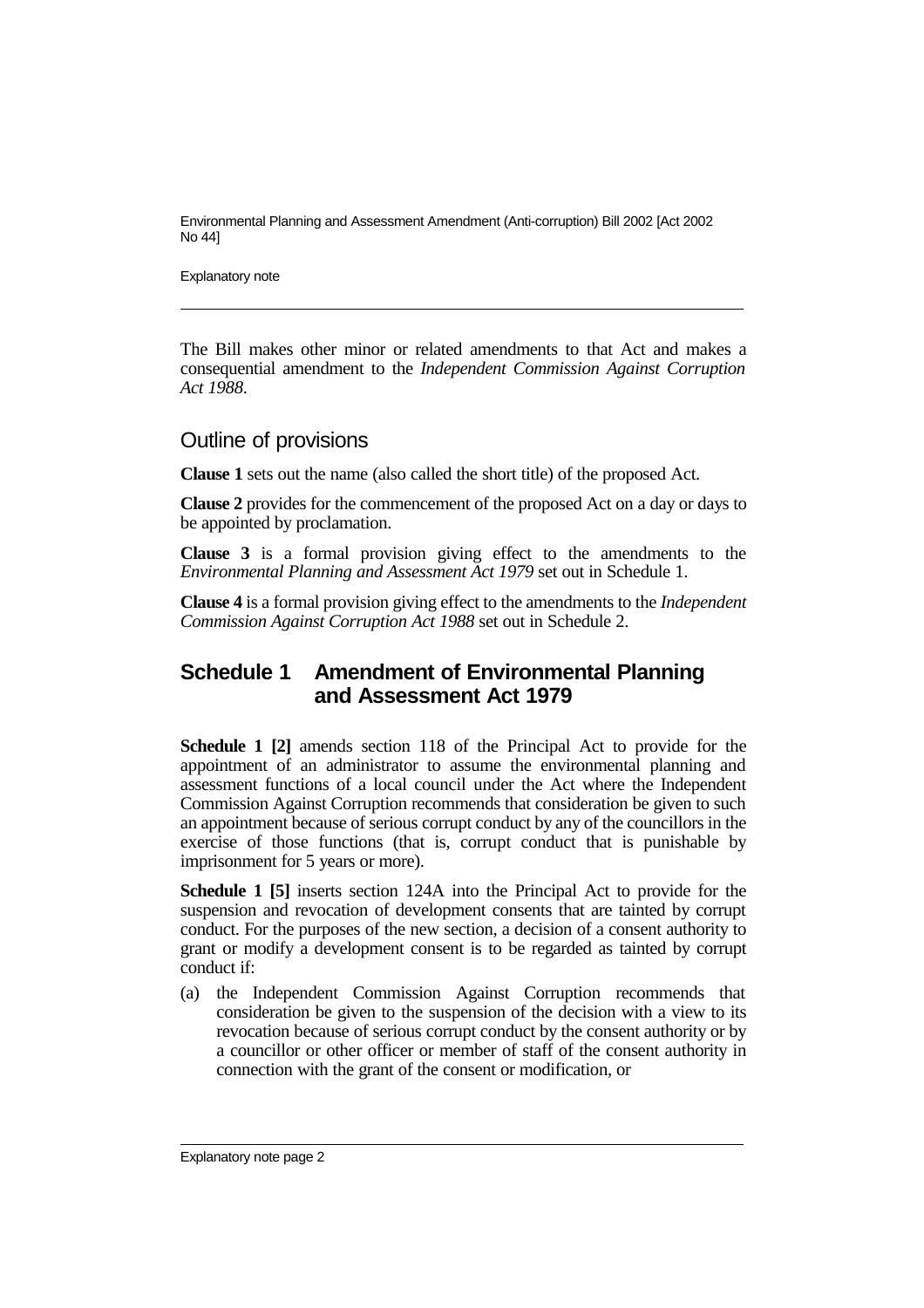Environmental Planning and Assessment Amendment (Anti-corruption) Bill 2002 [Act 2002 No 44]

Explanatory note

(b) if criminal proceedings for any such conduct are instituted or the consent authority, councillor or other officer or member of staff makes an admission of any such conduct.

Under the new section:

- (a) the jurisdiction of the Land and Environment Court to remedy or restrain a breach of the Principal Act is expressly extended to relevant decisions of a consent authority that are tainted by corrupt conduct, and
- (b) the Minister or the Court may suspend a decision that is tainted by corrupt conduct pending proceedings in the Court to revoke the decision, and
- (c) the Court may revoke a decision tainted by corrupt conduct so long as the revocation will not significantly disadvantage any person affected by the decision who was not a party to the corrupt conduct and so long as there has not been a substantial commencement of work authorised by the development consent.

**Schedule 1 [1]**inserts section 117A into the Principal Act to make provision for the Director-General of the Department of Planning to request the Director-General of the Department of Local Government to carry out an investigation under the *Local Government Act 1993* in relation to any aspect of the performance of a council's environmental planning and assessment functions.

**Schedule 1 [3]** amends section 118 of the Principal Act to make it clear that the actions of a planning administrator are valid even if the appointment of the administrator is subsequently found to be invalid.

**Schedule 1 [4]** inserts section 119A into the Principal Act to enable the removal of councillors under the *Local Government Act 1993* on the basis of a public inquiry under section 119 of the Principal Act.

**Schedule 1 [6]** allows regulations of a savings or transitional nature to be made consequent on the enactment of the proposed Act.

## **Schedule 2 Amendment of Independent Commission Against Corruption Act 1988**

**Schedule 2** amends section 74C (to be inserted by the proposed *Local Government Amendment (Anti-Corruption) Act 2002*) to authorise the Independent Commission Against Corruption to make the recommendations that will trigger the proposed appointments of planning administrators and the proposed suspension of